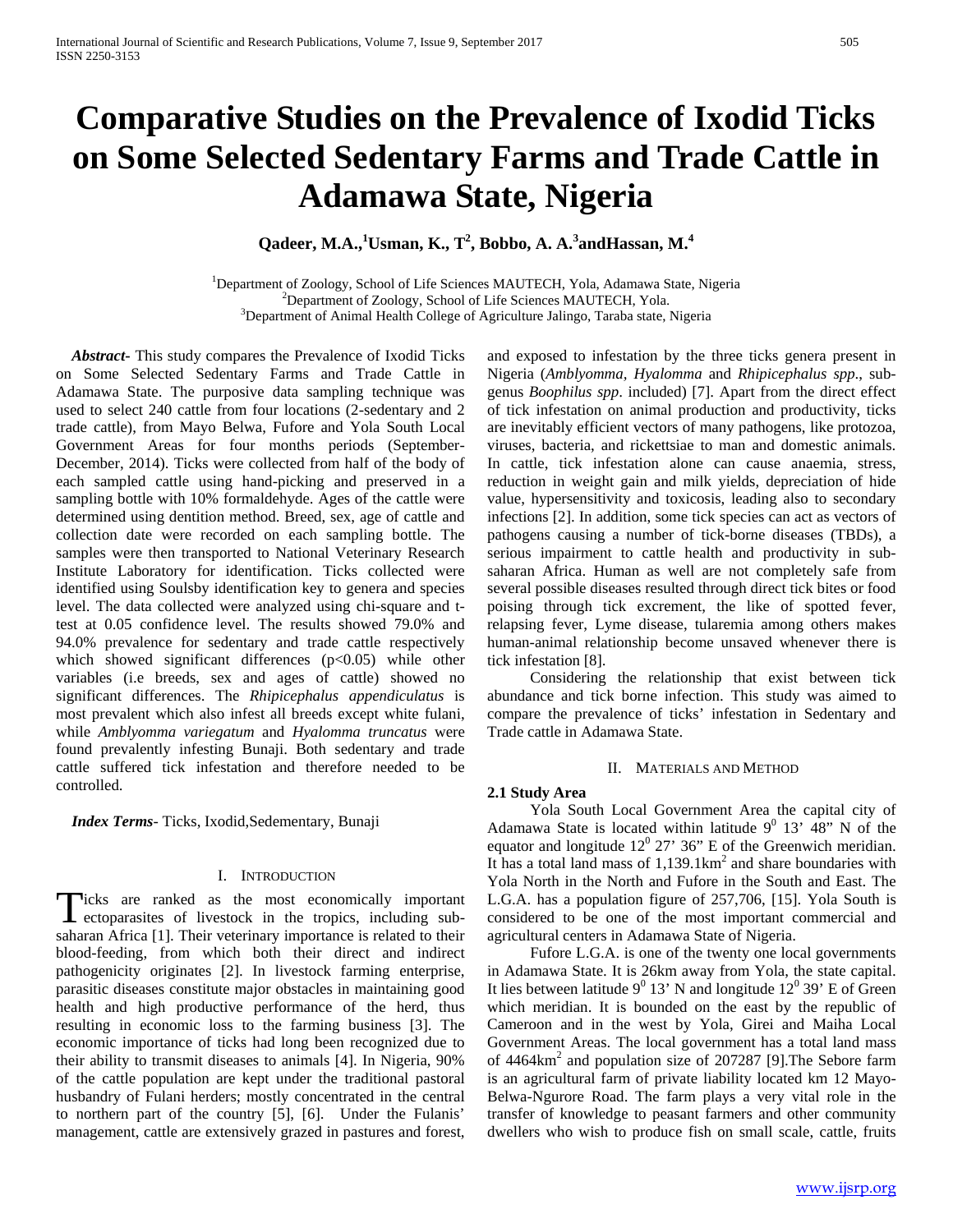and other improved agro related products. The farm has been currently linked with partnership with many governments mostly from North-eastern Nigeria and non-governmental agencies in partnership towards food insecurity and acquisition programme towards self-employment in agriculture for unemployed youths and women farmers, school leavers, and graduates in agriculture or related disciplines [10]. The Borno state government signed Memorandum of Understanding with the Sabore Farm to allow the Borno underwent intensive training in agriculture to boost food production of the state and to improve condition of living of people and to be self-employed.

# **2.2 Study Design**

 Three Local Government Areas (LGAs), namely Yola, Fufore, and Mayo-Belwa were used for the study. Among these LGAs Mayo-Belwa and Fufore were identified as places where sedentary cattle are found (i.e in Sebore farm and Benue Valley Farm respectively). Whereas Yola and Fufore local government were structured into circles. They serve as a route through which these trade cattle enters from neighboring countries. One entry point was at Gurin, Fufore LGA while the second one is at Yola cattle market. Oral interviews and questionnaires were used to obtain pre-study data before the commencement of the study in order to acquaint the farmers with the study and also to identify where to take samples.

# **2.3 Sample Collection**

 Cattle were randomly sampled from each of the herds for the survey of ticks' infestation. Collection of sample was done in four months (September – December). Ten cattle out of every 100 cattle were sampled for tick collection. The ages of the cattle were determined using dentition method as described by [11]. Breeds of cattle on each herd was recorded. Estimation of total tick infestation per animal was done by collecting ticks manually from half of the body of the cattle and multiplying by two as expressed by [12]. Ticks were placed on a pre-labeled sampling bottle and fill with 10% formaldehyde. The sites of collection as well as collection date were also labeled on the sample bottles. Field information like name of farmer, Animal identification number, month of observation and age were collected. While the identification of ticks for genera and species was done in National Veterinary Research Institute Laboratory, Yola. Adopted the identification keys described by [13] and [14].

# **2.5Data Analysis**

 The data collected from each studied animal were recorded and were analyzed using, simple percentage, Chi-square test and T-test. at p-value  $\leq$  0.05 (95% C.I was considered significant) ran on SPSS version 20.

## III. RESULTS

The prevalence patterns among sedentary and trade cattle indicated 79% and 94.2% prevalence respectively (Table 1). The results revealed that *Rhipicephalus appendiculatus* was most prevalent species infesting both sedentary and trade cattle by 89.5% and 55.8% respectively, while *Rhipicephalus (Boophilus) decoloratus* was least prevalent among tick species infesting sedentary and trade cattle by 1.1% and 0.0% respectively. The results indicated that there was significant differences in the prevalence of ticksamongsedentary and trade cattle .

| Type       | No.<br>examined | No. Infested<br>$(\% )$ | No. infested $(\%)$ by sampled tick |                                             |                       |                                 |  |  |
|------------|-----------------|-------------------------|-------------------------------------|---------------------------------------------|-----------------------|---------------------------------|--|--|
|            |                 |                         | Amblyomma<br>variagatum             | Rhipicephalus<br>(Boophilus)<br>decoloratus | Hyalomma<br>truncatus | Rhipicephalus<br>appendiculatus |  |  |
| Sed        | 120             | 95(79.0%)               | $4(4.2\%)$                          | $1(1.1\%)$                                  | 22(23.2%)             | 85(89.5%)                       |  |  |
| <b>TrC</b> | 120             | 113(94.2%)              | 54(47.8%)                           | $0(0.0\%)$                                  | 39(34.5%)             | 63(55.8%)                       |  |  |

## *Table* **1: Prevalence of Tick Infestations amongst Sedentary and Trade cattle based on Location**

t-calc (2.96), t-critical (1.968), degree of freedom (238), P-value (0.012). Sed: Sedentary Cattle, TrC: Trade Cattle. No.: Number.

 Prevalence of tick infestation amongst sex revealed males of trade cattle were (93.0%) infested than sedentary male cattle (80.6%). Also, female cattle in the sedentary were less infested (83.1%) than female in the trade cattle 95.2% and in either case, the difference was insignificant (P > 0.05). *Rhipicephalus*  *appendiculatus* species had higher infestation rates of (76.0%) than the *Boophilus decoloratus* (4.0%) and it was statically significant p<0.05 as shown in Table 2.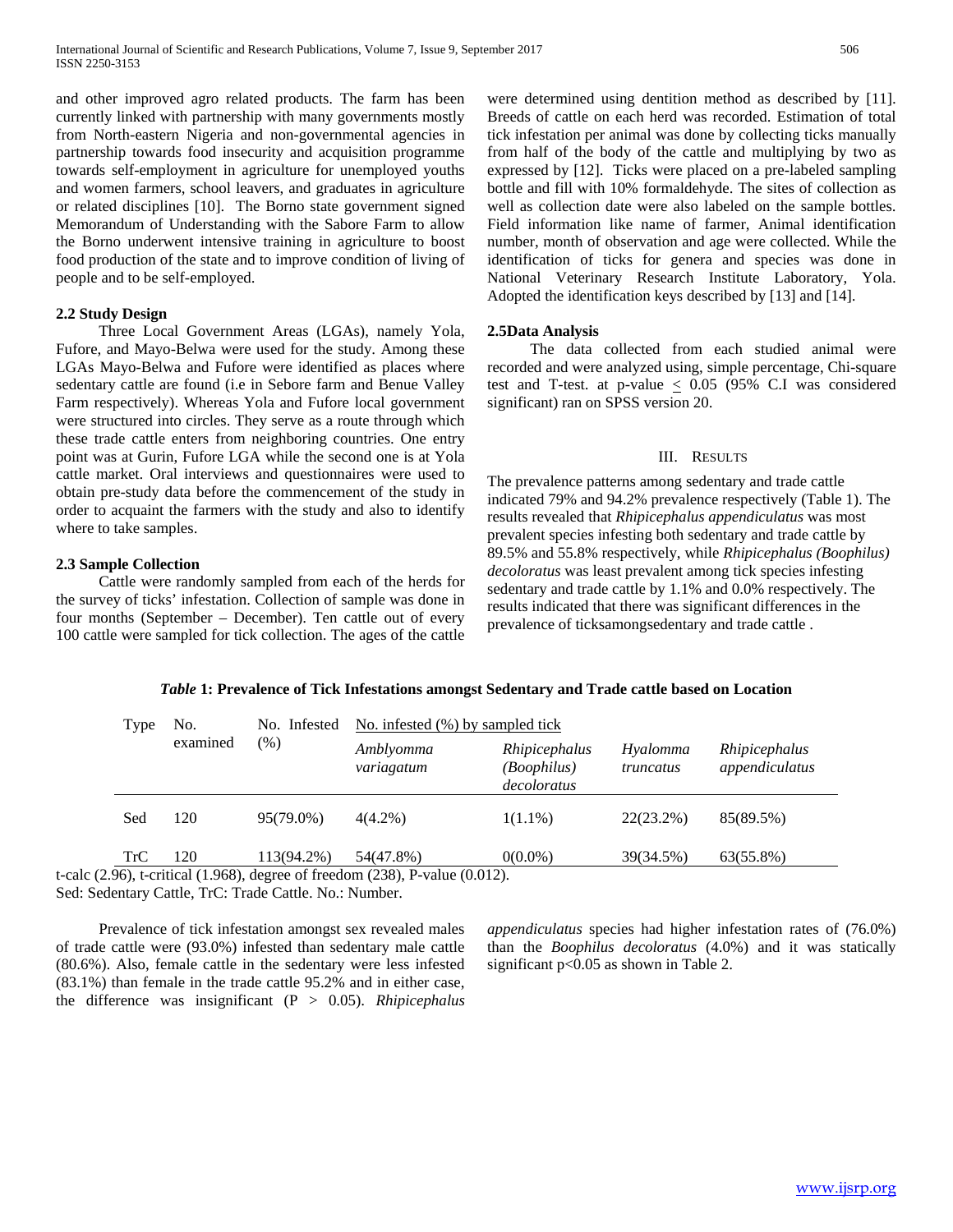| Type       | Sex(N)      | No.<br>(%)   | No. $(\%)$ infested with |                                              |                        |                                                                                                                                                                          |       |  |
|------------|-------------|--------------|--------------------------|----------------------------------------------|------------------------|--------------------------------------------------------------------------------------------------------------------------------------------------------------------------|-------|--|
|            |             | Infested     | Amblyomma<br>variagatum  | Rhipicephalu<br>s (Boophilus)<br>decoloratus | Hyalomm<br>a truncates | Rhipicephalus<br>appendiculatus                                                                                                                                          | Total |  |
| Sed        | Male $(31)$ | 25(80.6%)    | $2(8.0\%)$               | $1(4.0\%)$                                   | $3(12.0\%)$            | 19(76.0%)                                                                                                                                                                | 25    |  |
| <b>TrC</b> | Male $(57)$ | 53(93.0%)    | 25(47.2%)                | $0(0.0\%)$                                   | 19(35.8%)              | 28(52.8%)                                                                                                                                                                | 72    |  |
| Sed        | Female (89) | 74(83.1%)    | 2(2.7%)                  | $0(0.0\%)$                                   | 19(25.7%)              | $66(89.2\%)$                                                                                                                                                             | 87    |  |
| TrC        | Female (63) | $60(95.2\%)$ | 29(48.3%)                | $0(0.0\%)$                                   | 20(33.3%)              | 35(58.3%)<br>$(1, 4)$ $(1, 2)$ $(0, 6)$ $(1, 1, 1)$ $(1, 6)$ $(2, 3)$ $(3, 3)$ $(4, 1)$ $(5, 1)$ $(5, 1)$ $(6, 1)$ $(7, 0)$ $(8, 1)$ $(1, 1)$ $(1, 1)$ $(1, 1)$ $(1, 1)$ | 84    |  |

*Table* **2 Prevalence of Tick Infestation among the Sedentary and Trade Cattle based o Sex**

 $\langle 0 \rangle$  in  $\langle 0 \rangle$  infected with  $\langle 0 \rangle$ 

Chi-square  $(x^2)$  values (0.60) and (1.658) for male and female cattle, table value (3.841), df (1), P-values >0.05. Sed: Sedentary Cattle, TrC: Trade Cattle. No.: Number.

The result in Table 3 showed that age group  $(>2\frac{1}{2})$  of trade cattle were more infested (98.7%) than sedentary cattle of the same age group (91.0%). In overall, the adults  $(>2\frac{1}{2})$  were more infested than the calf (<1½). *Rhipicephalus appendiculatus* was most prevalent ticks' species infesting cattle in the ages less than 1½ year by 35% and 12.5% in both locations. For the age group 1½ to 2½ for trade cattle *Amblyomma variegatumrevealed* most prevalent (56.8%) and *Rhipicephalus appendiculatus*(42.1%) for sedentary cattle. Furthermore, *Rhipicephalus appendiculatus* was reveled most prevalent ticks species for the cattle in the age >2½ years in both locations. The results revealed chi-square values which are all less than table values 3.841 at degree of freedom of 1, thus, implied that the prevalence of tick infestation among age group of cattle in both locations were not significant.

## *Table* **3: Prevalence of Tick Infestation and their species among the Sedentary and Trade Cattle based on Age**

| Typ        | Age                           | No.<br>of              | No.<br>(% ) | $No.$ (%) infested with                    |                                                        |                                          |                                 |           |  |
|------------|-------------------------------|------------------------|-------------|--------------------------------------------|--------------------------------------------------------|------------------------------------------|---------------------------------|-----------|--|
| e          | (Year)                        | Cattle<br>examine<br>d | Infested    | Amblyomm<br>$\boldsymbol{a}$<br>variagatum | Rhipicephal<br>us<br><i>(Boophilus)</i><br>decoloratus | Hyalomm<br>$\boldsymbol{a}$<br>truncatus | Rhipicephalus<br>appendiculatus | Tota<br>l |  |
| Sed        | $<1\frac{1}{2}$               | 20                     | $7(35.0\%)$ | $\overline{\phantom{0}}$                   |                                                        |                                          | $7(35.0\%)$                     | 7         |  |
| <b>TrC</b> | ${<}1\frac{1}{2}$             | 8                      | 3(37.5%)    | $1(12.5\%)$                                |                                                        | $1(12.5\%)$                              | $1(12.5\%)$                     | 3         |  |
| Sed        | $1\frac{1}{2} - 2\frac{1}{2}$ | 38                     | 31(81.6%)   | $6(15.8\%)$                                | $\overline{\phantom{0}}$                               | 9(23.7%)                                 | $16(42.1\%)$                    | 31        |  |
| <b>TrC</b> | $1\frac{1}{2} - 2\frac{1}{2}$ | 37                     | 36(97.3%)   | $21(56.8\%)$                               | $\overline{\phantom{0}}$                               | 12(32.4%)                                | $16(43.2\%)$                    | 49        |  |
| Sed        | $>2\frac{1}{2}$               | 78                     | 71(91.0%)   | $3(3.8\%)$                                 | $1(1.3\%)$                                             | 20(25.6%)                                | 62(79.5%)                       | 86        |  |
| <b>TrC</b> | $>2\frac{1}{2}$               | 75                     | 74(98.7%)   | 32(42.7%)                                  | $\overline{\phantom{0}}$                               | 26(34.7%)                                | $46(61.3\%)$                    | 104       |  |

 $\langle 1 \rangle$  years:- $x^2$  value (0.016),  $1 \rangle$  -  $2 \rangle$  years: -  $x^2$  value (0.010),  $>$ 2 $\frac{1}{2}$  years:  $x^2$  *value* (0.420), table value (3.841), df(1), P-value  $>$ 0.05. Sed: Sedentary Cattle, TrC: Trade Cattle. No.: Number.

 The results in Table 4 implied that there is no significant difference between the prevalence of ticks infestation among sedentary and trade cattle with respect to breeds. More so, *Amblyomma variegatum* revealed most prevalent species for trade cattle in the Wadara (75%) and Bunaji (51%) breeds, while *Boophilus decoloratus* indicated least prevalent (3.3%) in sedentary. *Rhipicephalus appendiculatus* indicated high prevalence across the rest of the cattle breeds irrespective of location.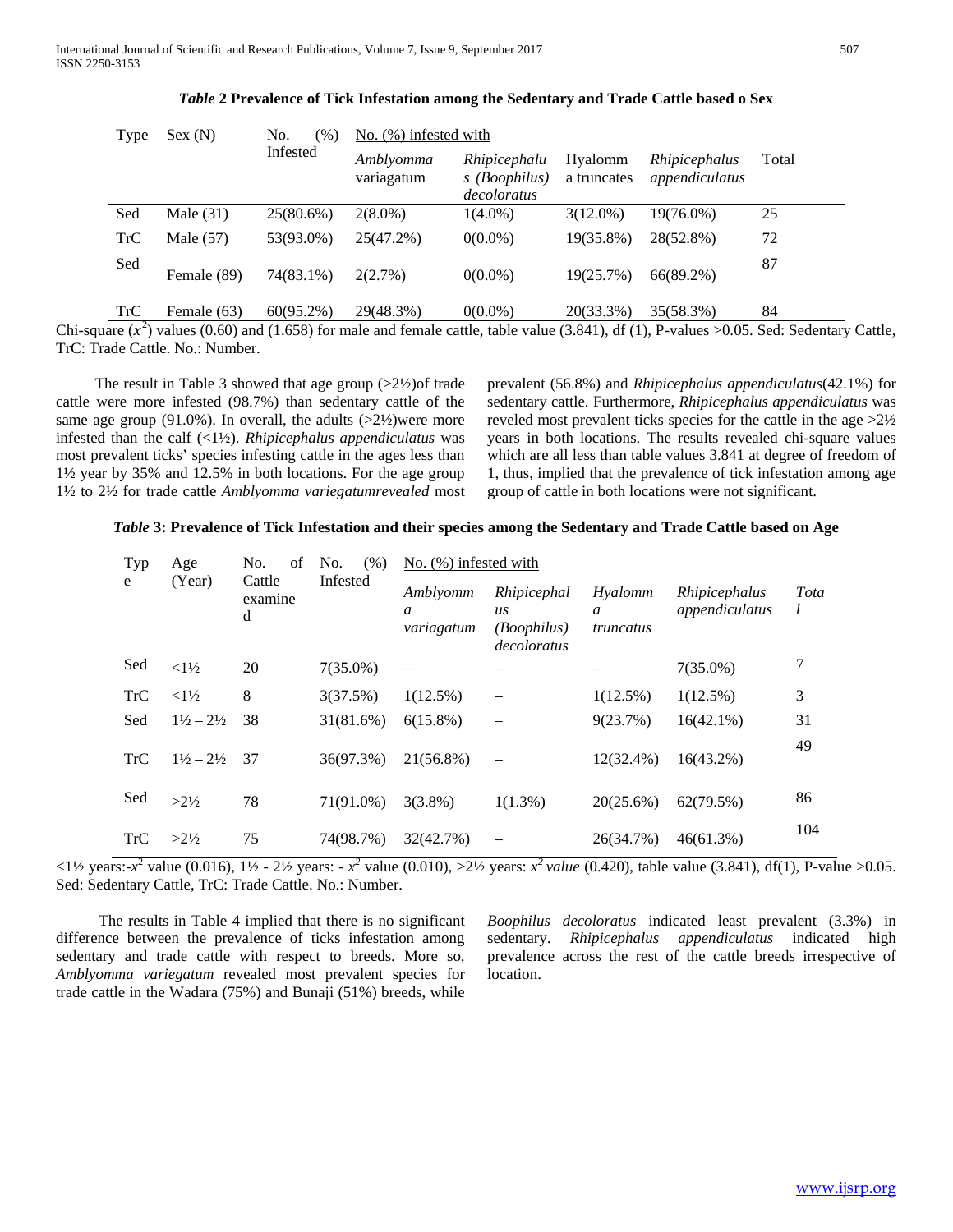|                   |            |                |                         | $No.$ (%) infected with |                                 |                                        |                                 |
|-------------------|------------|----------------|-------------------------|-------------------------|---------------------------------|----------------------------------------|---------------------------------|
| <b>Breed</b>      | Type       | No.<br>examine | No.<br>(% )<br>infected | Amblyomma<br>variagatum | <b>Boophilus</b><br>decoloratus | Hyalomm<br>$\mathfrak{a}$<br>truncatus | Rhipicephalus<br>appendiculatus |
| Adamawa<br>gudali | Sed        | NA             | <b>NA</b>               | <b>NA</b>               | <b>NA</b>                       | <b>NA</b>                              | <b>NA</b>                       |
|                   | <b>TrC</b> | 32             | 23(71.9%)               | $8(25.0\%)$             | $0(0.0\%)$                      | 4(12.5%)                               | 14(43.8%)                       |
| <b>Brahman</b>    | Sed        | 42             | 34(81.0%)               | $0(0.0\%)$              | $0(0.0\%)$                      | $0(0.0\%)$                             | 34(81.0%)                       |
|                   | <b>TrC</b> | 5              | $3(60.0\%)$             | $1(20.0\%)$             | $0(0.0\%)$                      | $0(0.0\%)$                             | $2(40.0\%)$                     |
| Wadara            | Sed        | $28\,$         | 25(89.3%)               | $2(7.1\%)$              | $0(0.0\%)$                      | 14(50.0%)                              | 20(71.4%)                       |
|                   | <b>TrC</b> | $\overline{4}$ | $4(100.0\%)$            | $3(75.0\%)$             | $0(0.0\%)$                      | $1(25.0\%)$                            | $1(25.0\%)$                     |
| Rahaji            | Sed        | 30             | 23(76.7%)               | 2(6.7%)                 | $1(3.3\%)$                      | 7(23.3%)                               | 19(63.3%)                       |
|                   | <b>TrC</b> | 5              | $4(80.0\%)$             | $2(40.0\%)$             | $0(0.0\%)$                      | $0(0.0\%)$                             | $3(60.0\%)$                     |
| Simmental         | Sed        | 18             | 12(66.7%)               | $0(0.0\%)$              | $0(0.0\%)$                      | $1(5.6\%)$                             | $11(61.1\%)$                    |
|                   | TrC        | NA             | <b>NA</b>               | <b>NA</b>               | <b>NA</b>                       | <b>NA</b>                              | <b>NA</b>                       |
| Sokoto            | Sed        | $\overline{2}$ | $1(50.0\%)$             | $0(0.0\%)$              | $0(0.0\%)$                      | $0(0.0\%)$                             | $1(50.0\%)$                     |
| gudali            | <b>TrC</b> | 14             | 4(28.6%)                | 2(14.3%)                | $0(0.0\%)$                      | $0(0.0\%)$                             | $2(14.3\%)$                     |
| Bunaji            | Sed        | <b>NA</b>      | NA                      | NA                      | <b>NA</b>                       | NA<br>25(41.7%)                        | <b>NA</b>                       |
|                   | TM         | 60             | 53(88.3%)               | 31(51.7%)               | $0(0.0\%)$                      |                                        | 18(30.0%)                       |

| Table 4 Prevalence of tick Infestation and their Species among Sedentary and Trade Cattle based on Breeds |  |  |  |
|-----------------------------------------------------------------------------------------------------------|--|--|--|
|-----------------------------------------------------------------------------------------------------------|--|--|--|

 $x^2$  values: 3.180, 0.513, 0.027 and 0.374, for brahman, Wadara,Rahaji and Sokoto gudali

Table value (3.841), df (1), P-value >0.05. Sed: Sedentary Cattle, TrC: Trade Cattle. No.: Number.

## IV. DISCUSSIONS

 In this study, the prevalence of tick infestations was lower in sedentary (79.0%) than in trade cattle (94.2%), and there is significant difference,  $P < 0.05$  These results agreed with [15]; [16]; [17] who reported that animal movement from one zone to another is widely considered as means of introduction of ticks into new ecosystems. [16] reported that in Nigeria, about 80% of livestock are owned by the traditional sector, mostly nomads and that the overwhelming cattle routes in the northern part of Nigeria alongside various inter-border route allow ticks that are expected to have changed their distribution to emerged in new zones. Thus, the trade cattle which mostly involved usual movement for many factors such as grazing, seeking for good markets and better settlement become highly susceptible to tick infestation than those confined in particular location and vegetation.

 The findings of the study, also revealed that the prevalence of tick infestation in relation to sex showed no statistically significant differences in the two locations  $p < 0.05$ . This is in contrast with the findings of [21] and [23] who reported higher infestation of tick in males and females

respectively. This difference might be attributed to ecological zones where the studies were carried out as it can affects tick distribution.

 The susceptibility of cattle to tick infestation with respect to age is found significant by this study. The results in respect to ages of cattle indicates close tick infestation patterns. This result agreed with the findings of [18]; [19]; [20] who reported higher tick infestation in adult than in younger cows. [21]also reported that age of cattle was observed to have significant effect on tickborne infection. This is in contrast with the findings of [22] who reported that age of animal has no significant effect on their prevalence to tick species and [22]who found that younger cattle were more susceptible to tick infestation than older cattle. On the other hand, this study revealed no significant difference when comparing between the two locations with respect to age (p< 0.05). This might be as a result of exposing the cattle regardless of age to the same treatment. For example, both adult and calf were moved for grazing.The findings of this study also reveals that the relationship between ticks infestation among breed of sedentary and trade cattle had no significant different. Of all the breeds irrespective of location, the tick infestations remain high, though, the results revealed that some breeds are more